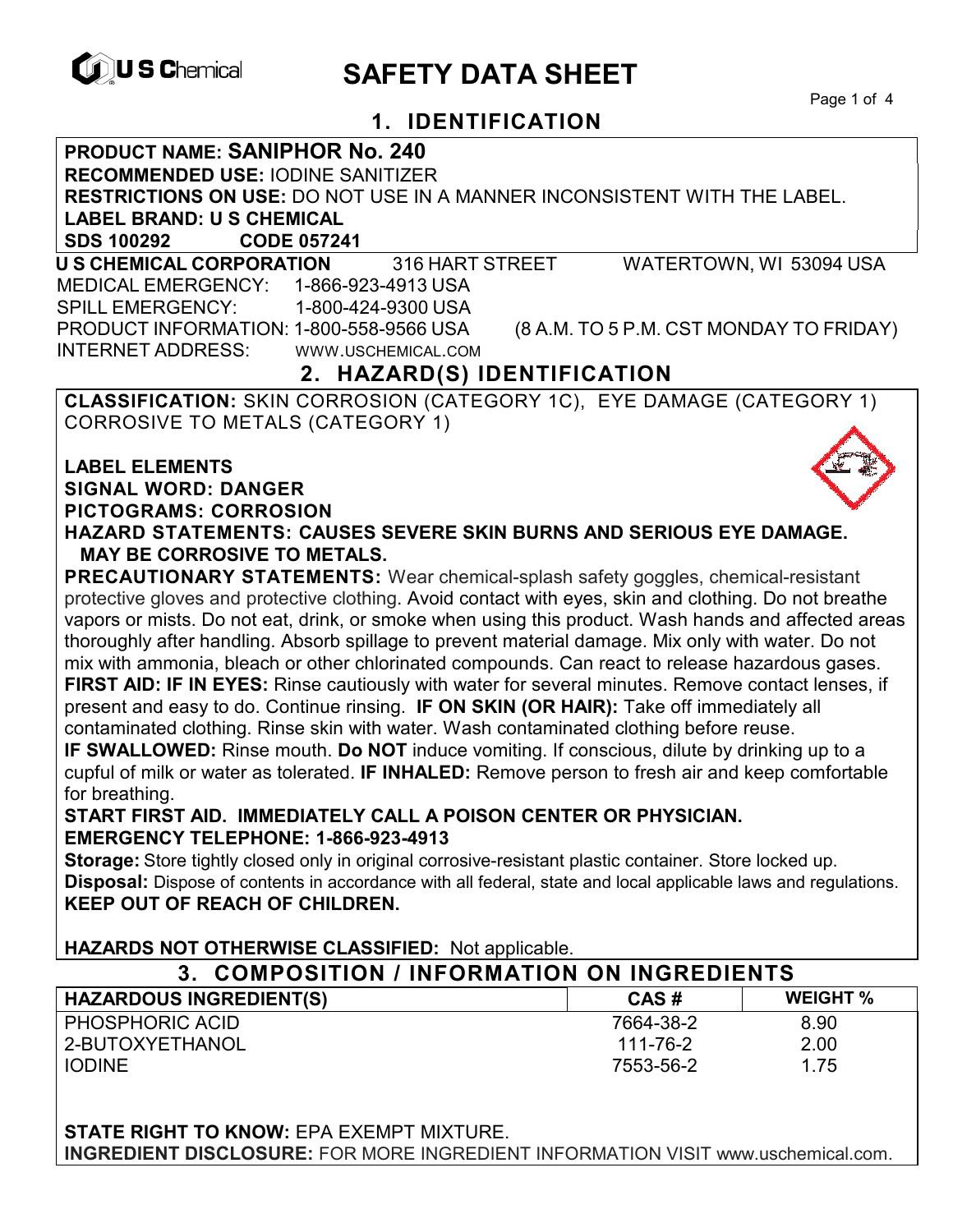## **4. FIRST-AID MEASURES** Page 2 of 4

**IF IN EYES:** RINSE CAUTIOUSLY WITH WATER FOR SEVERAL MINUTES. REMOVE CONTACT LENSES, IF PRESENT AND EASY TO DO. CONTINUE RINSING FOR AT LEAST 15 MINUTES. **IF ON SKIN (OR HAIR):** TAKE OFF IMMEDIATELY ALL CONTAMINATED CLOTHING. RINSE SKIN WITH WATER FOR AT LEAST 15 MINUTES. WASH CONTAMINATED CLOTHING BEFORE REUSE. **IF SWALLOWED:** RINSE MOUTH. **Do NOT** INDUCE VOMITING. IF CONSCIOUS, DILUTE BY DRINKING UP TO A CUPFUL OF MILK OR WATER AS TOLERATED. **IF INHALED:** REMOVE PERSON TO FRESH AIR AND KEEP COMFORTABLE FOR BREATHING. **START FIRST AID. IMMEDIATELY CALL A POISON CENTER OR PHYSICIAN. EMERGENCY TELEPHONE: 1-866-923-4913**

**MOST IMPORTANT SYMPTOMS / EFFECTS:** CAUSES SEVERE SKIN BURNS AND SERIOUS EYE DAMAGE. MAY CAUSE BLINDNESS WITHOUT IMMEDIATE FIRST AID. CAUSES BURNS AND SERIOUS DAMAGE TO MOUTH, THROAT AND STOMACH. CORROSIVE TO ALL BODY TISSUES.

**MEDICAL CONDITIONS AGGRAVATED:** NONE KNOWN.

**NOTE TO PHYSICIAN:** CALL 1-866-923-4913 FOR EXPOSURE MANAGEMENT ASSISTANCE. PROBABLE MUCOSAL DAMAGE MAY CONTRAINDICATE THE USE OF GASTRIC LAVAGE.

## **5. FIRE-FIGHTING MEASURES**

**CHEMICAL HAZARDS:** CORROSIVE. NON-FLAMMABLE. **COMBUSTION PRODUCT HAZARDS:** OXIDES OF CARBON AND OTHER FUMES. **METHODS:** SELECT EXTINGUISHER AND METHODS BASED ON FIRE SIZE AND TYPE. **EQUIPMENT:** WEAR SCBA AND FULL PROTECTIVE GEAR AS CONDITIONS WARRANT. **NFPA RATING:** HEALTH-3/FLAMMABILITY-0/ INSTABILITY-0/SPECIAL HAZARD-N.AP. **SUITABLE EXTINGUISHERS:** WATER, DRY CHEMICAL, CO2 OR FOAM SUITABLE FOR FIRE. **UNSUITABLE EXTINGUISHERS:** NO RESTRICTIONS BASED ON CHEMICAL HAZARDS.

## **6. ACCIDENTAL RELEASE MEASURES**

**PERSONAL PRECAUTIONS:** EVACUATE UNPROTECTED PERSONNEL FROM AREA. WEAR PERSONAL PROTECTION. SEE SECTION 8. VENTILATE AREA IF NEEDED. BE CAREFUL NOT TO SLIP. WASH THOROUGHLY AFTER CLEAN-UP.

**ENVIRONMENTAL PRECAUTIONS:** PREVENT SPILL FROM ENTERING DRAIN, STORM SEWER OR SURFACE WATERWAY. PREVENT WATER AND SOIL CONTAMINATION. **CLEAN-UP METHODS:** SMALL SPILLS MAY BE WIPED UP AND RINSED WITH WATER. FOR LARGER SPILLS, DIKE TO CONTAIN. PUMP TO LABELED CONTAINER OR ABSORB SPILLAGE AND SCOOP UP WITH INERT ABSORBENT MATERIAL. AFTER SPILL COLLECTION, RINSE AREA WITH WATER AND FOLLOW WITH NORMAL CLEAN-UP PROCEDURES.

## **7. HANDLING AND STORAGE**

**HANDLING:** FOLLOW ALL LABEL DIRECTIONS. INSTRUCT PERSONNEL ABOUT PROPER USE, HAZARDS, PRECAUTIONS, AND FIRST AID MEASURES. AVOID INHALATION, INGESTION, AND CONTACT WITH SKIN, EYES AND CLOTHING. DO NOT TASTE OR SWALLOW. REMOVE AND WASH CONTAMINATED CLOTHING AND FOOTWEAR BEFORE REUSE. PRODUCT RESIDUE MAY REMAIN IN EMPTY CONTAINERS. HANDLE CAREFULLY TO AVOID DAMAGING CONTAINER.

**STORAGE:** STORE TIGHTLY CLOSED ONLY IN ORIGINAL CORROSIVE-RESISTANT PLASTIC CONTAINER. STORE LOCKED UP. STORE AT AMBIENT TEMPERATURES IN A DRY AREA OUT OF DIRECT SUNLIGHT. PROTECT FROM FREEZING. ROTATE STOCK REGULARLY. KEEP AWAY FROM FOOD AND DRINK. KEEP OUT OF REACH OF CHILDREN.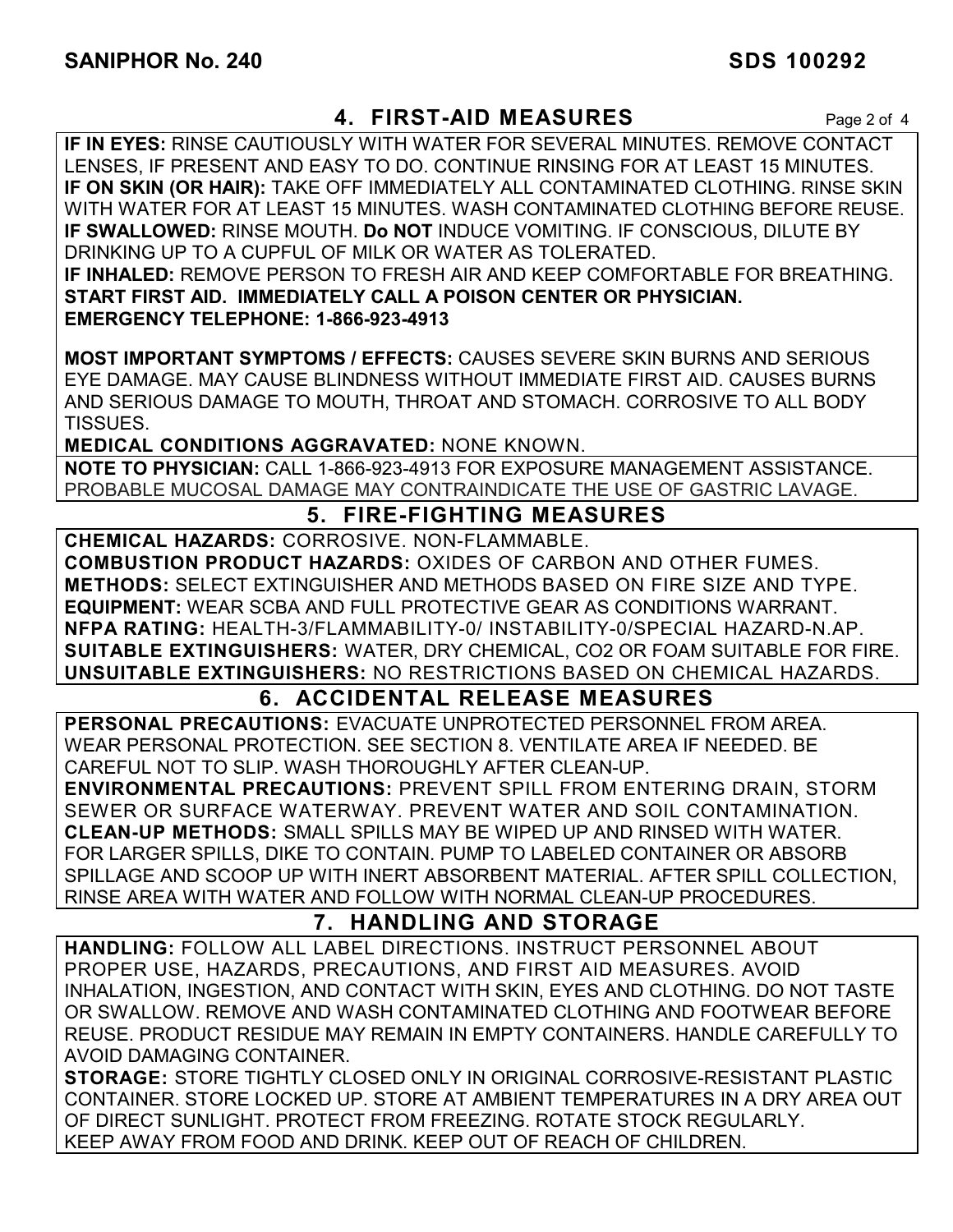#### **8. EXPOSURE CONTROLS / PERSONAL PROTECTION** Page 3 of 4

**EXPOSURE LIMITS:** 2-BUTOXYETHANOL = 20 PPM TWA (ACGIH), 50 PPM TWA-SKIN (OSHA) PHOSPHORIC ACID = 1 MG/M3 TWA, 3 MG/M3 STEL (ACGIH), 1 MG/M3 TWA (OSHA) IODINE COMPLEX = 0.1 PPM CEILING LIMIT AS IODINE (ACGIH/OSHA)

**ENGINEERING CONTROLS:** GENERAL ROOM VENTILATION IS TYPICALLY ADEQUATE.

#### **PERSONAL PROTECTION**

**EYES:** CHEMICAL-SPLASH SAFETY GOGGLES.

**HANDS:** CHEMICAL-RESISTANT PROTECTIVE GLOVES (RUBBER OR NEOPRENE). **RESPIRATORY:** PROTECTIVE EQUIPMENT NOT REQUIRED WITH NORMAL USE. NIOSH/MSHA CERTIFIED RESPIRATOR IF EXPOSURE LIMITS ARE EXCEEDED.

**BODY/FEET:** PROTECTIVE CLOTHING.

**HYGIENE MEASURES:** HANDLE IN ACCORDANCE WITH GOOD INDUSTRIAL HYGIENE AND SAFETY PRACTICE. TAKE OFF IMMEDIATELY ALL CONTAMINATED CLOTHING AND WASH IT BEFORE REUSE. WASH HANDS AND AFFECTED AREAS THOROUGHLY AFTER HANDLING. PROVIDE SUITABLE FACILITIES FOR QUICK DRENCHING OR FLUSHING OF THE EYES AND BODY IN CASE OF CONTACT OR SPLASH HAZARD.

## **9. PHYSICAL AND CHEMICAL PROPERTIES**

| <b>AUTO-IGNITION TEMPERATURE: N.AV.</b>    |
|--------------------------------------------|
| <b>DECOMPOSITION TEMPERATURE: N.AV.</b>    |
| <b>EXPLOSIVE LIMITS (LEL/UEL): NONE</b>    |
| <b>EVAPORATION RATE: N.AV.</b>             |
| FLAMMABILITY (SOLID, GAS): N.AP.           |
| <b>FLASH POINT: NONE</b>                   |
| <b>INITIAL BOILING POINT/RANGE: N.AV.</b>  |
| <b>MELTING POINT/FREEZING POINT: N.AV.</b> |
| <b>ODOR THRESHOLD: N.AV.</b>               |
| PARTITION COEFF. (N-OCTANOL/WATER): N.AV   |
| <b>OTHER: N.AV.</b>                        |
|                                            |

**10. STABILITY AND REACTIVITY** 

**REACTIVITY:** MIXING WITH INCOMPATIBLES CAN RELEASE HEAT + HAZARDOUS GASES. **CHEMICAL STABILITY:** STABLE.

**POSSIBILITY OF HAZARDOUS REACTIONS:** SEE REACTIVITY. WILL NOT POLYMERIZE. **CONDITIONS TO AVOID:** TEMPERATURES BELOW 35°F (1.6°C) OR ABOVE 120°F (49°C). **MATERIALS TO AVOID:** BLEACH, METAL AND OTHER CLEANERS. MIX ONLY WITH WATER. **HAZARDOUS DECOMPOSITION PRODUCTS:** NONE UNDER NORMAL CONDITIONS.

## **11. TOXICOLOGICAL INFORMATION**

**ROUTES OF EXPOSURE:** EYES, SKIN, INGESTION, INHALATION. **INFORMATION ON ROUTES OF EXPOSURE:** LC50/LD50 DATA NOT AVAILABLE ON MIXTURE. **ACUTE EFFECTS /SYMPTOMS**: CORROSIVE TO ALL BODY TISSUES.

 **EYES:** CAUSES SERIOUS EYE DAMAGE. MAY CAUSE PAIN, REDNESS AND WATERING.  **SKIN:** CAUSES SEVERE SKIN BURNS. MAY CAUSE DELAYED PAIN, REDNESS AND BLISTERING. **INGESTION:** CAUSES BURNS AND SERIOUS DAMAGE TO MOUTH, THROAT AND STOMACH.

 **INHALATION:** MAY CAUSE IRRITATION AND CORROSIVE EFFECTS TO NOSE, THROAT, AND RESPIRATORY SYSTEM. MAY CAUSE COUGHING AND DIFFICULTY BREATHING.

**CHRONIC / OTHER EFFECTS:** NO REPORTABLE GERM CELL MUTAGENS, SKIN SENSITIZERS, RESPIRATORY SENSITIZERS, REPRODUCTIVE TOXINS OR ASPIRATION HAZARDS.

**SPECIFIC TARGET ORGANS (SINGLE/REPEATED):** NONE KNOWN.

**NUMERICAL MEASURES OF TOXICITY:** ATEmix (ORAL-RAT) = ABOVE 2000 MG / KG **CARCINOGENS:** NO REPORTABLE ACGIH, IARC, NTP, OR OSHA CARCINOGENS.